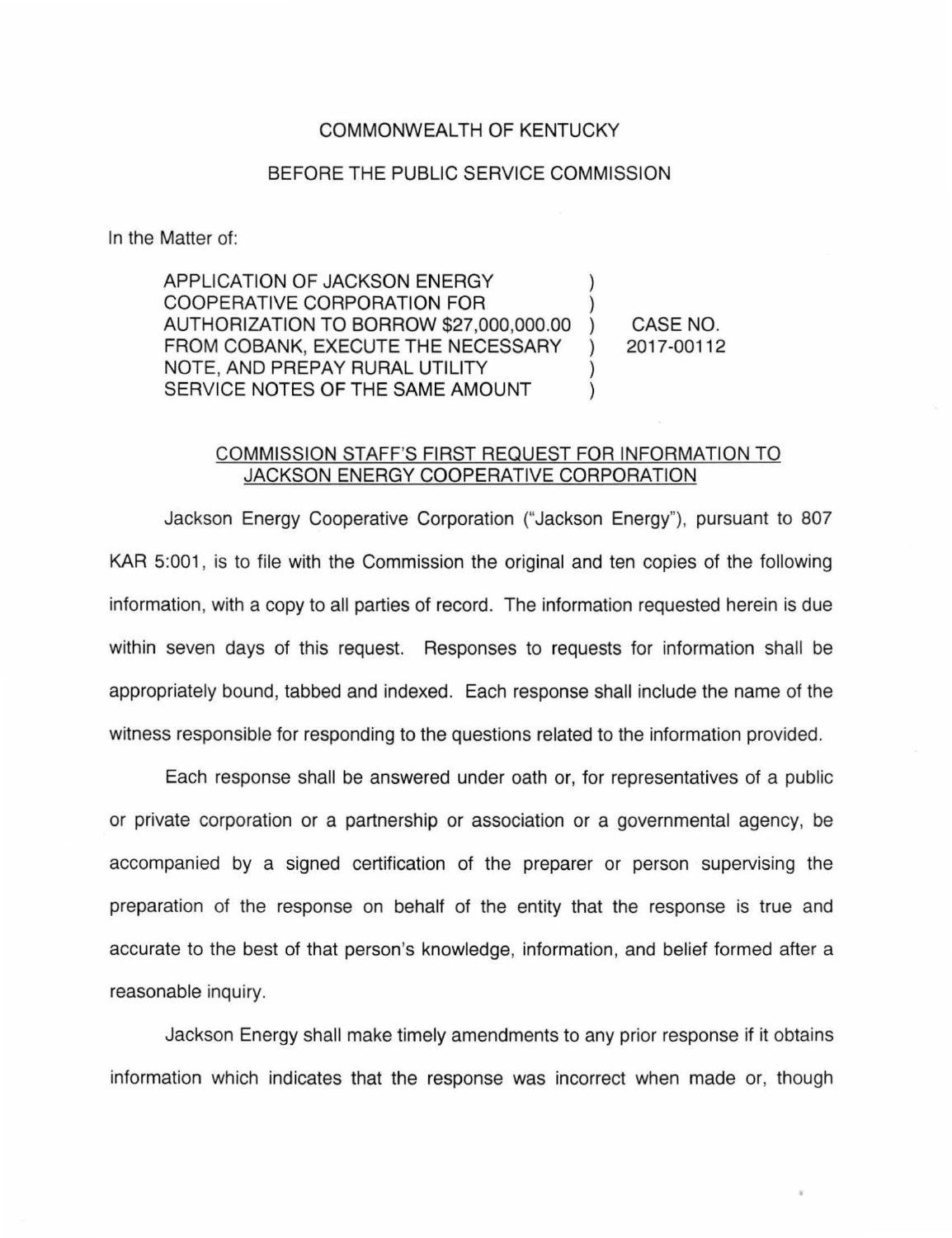correct when made, is now incorrect in any material respect. For any request to which Jackson Energy fails or refuses to furnish all or part of the requested information, it shall provide a written explanation of the specific grounds for its failure to completely and precisely respond.

Careful attention should be given to copied material to ensure that it is legible. When the requested information has been previously provided in this proceeding in the requested format, reference may be made to the specific location of that information in responding to this request. When filing a paper containing personal information, Jackson Energy shall, in accordance with 807 KAR 5:001, Section 4(10), encrypt or redact the paper so that personal information cannot be read.

1. Commission regulation 807 KAR 5:001, Section 4(4), states, "A person shall not file a paper on behalf of another person or otherwise represent another person unless the person is an attorney licensed to practice law in Kentucky or an attorney who has complied with SCR 3.030(2)." File an entry of appearance by Jackson Energy's attorney of record.

2. Refer to the application, page 1, where it states that Jackson Energy is seeking expedited approval by March 31, 2017, in order to close by May 18, 2017. Confirm that March 31, 2017, is the latest date Jackson Energy can receive approval of its proposed financing in order to close by May 18, 2017.

3. Refer to the application, Exhibit A, page 3 of 4.

a. Provide the calculation for the Rural Utility Service ("RUS") blended interest rate of 4.64 percent in Excel spreadsheet format, with formulas intact and unprotected and all rows and columns fully accessible.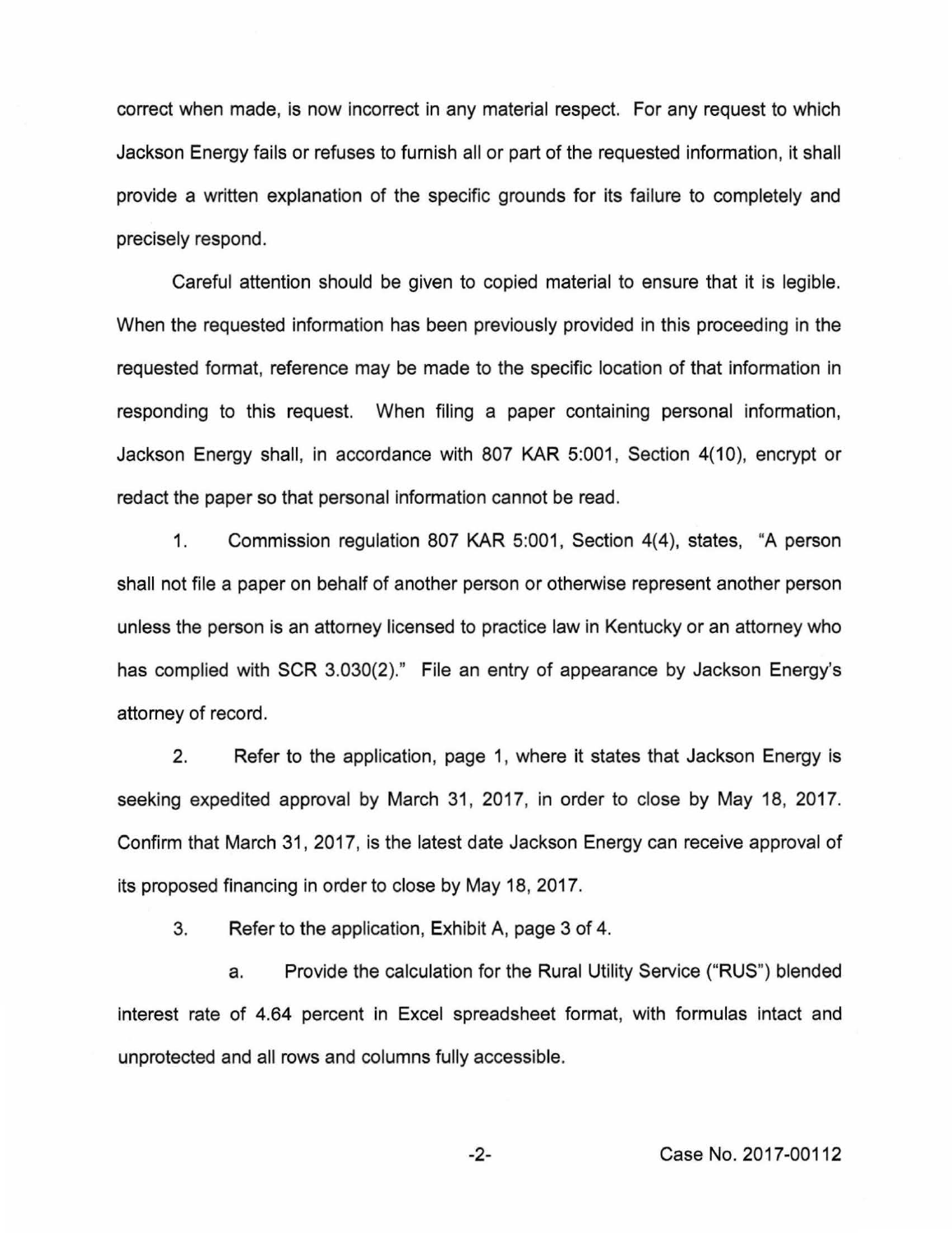b. Provide the calculation for the Weighted Average Life of the RUS loans in Excel spreadsheet format, with formulas intact and unprotected and all rows and columns fully accessible.

c. Provide the calculation for the Years Remaining of the RUS loans in Excel spreadsheet format, with formulas intact and unprotected and all rows and columns fully accessible.

d. Explain why the RUS blended interest rate of 4.64 percent was used to calculate the net present value ("NPV") of the interest savings.

e. Provide the NPV of the savings based upon the 3.47 percent interest rate on the new CoBank debt.

4. Refer to the application, Exhibit A, page 4 of 4.

a. Confirm that the annual principal and interest payments for the Combined RUS Loans is the sum based on each loan's term and not based on the average interest rate between the loans. If such is not confirmed, update this exhibit with the RUS principal payments and interest payments per loan.

b. Provide this Exhibit in Excel spreadsheet format, with formulas intact and unprotected and all rows and columns fully accessible. If it is necessary to update this exhibit is response to questions contained in this information request, provide the updated version in both paper medium and electronically.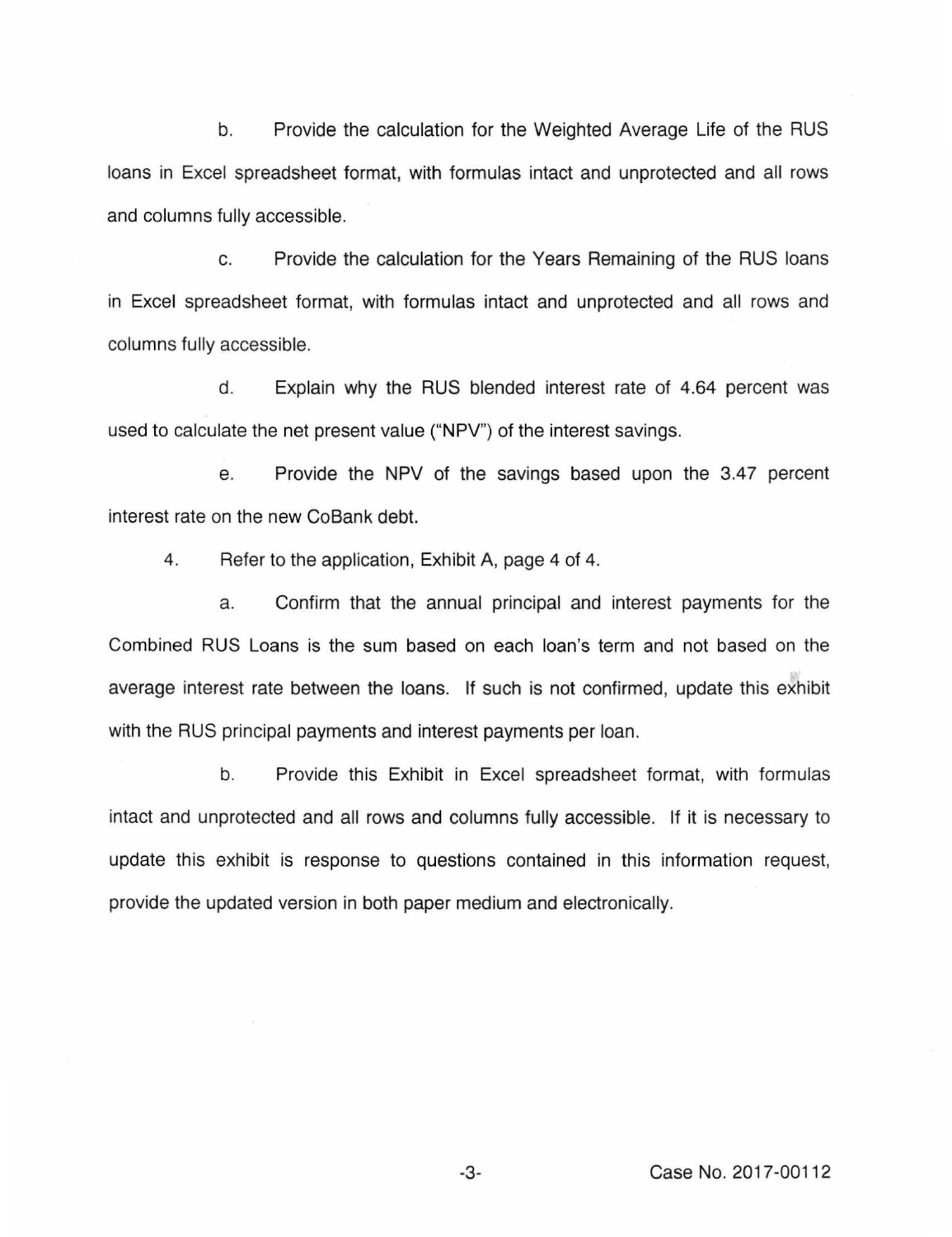5. Provide an estimate of any fees or expenses that Jackson Energy expects it will incur to close the loan with CoBank, as well as an estimate of their impact on the NPV of the proposed financing, to the extent they are not already reflected.

6. Refer to Exhibit B, page 6 of 9.

a. The loan maturity dates do not match the estimated final payment date on page 3 of 4 of Exhibit A, Reconcile this difference.

b. Provide the "as of' date of the current principal balances.

Nathems

Talina R. Mathews Executive Director Public Service Commission P.O. Box 615 Frankfort, KY 40602

DATED **MAR 1 6 2017** 

cc: Parties of Record